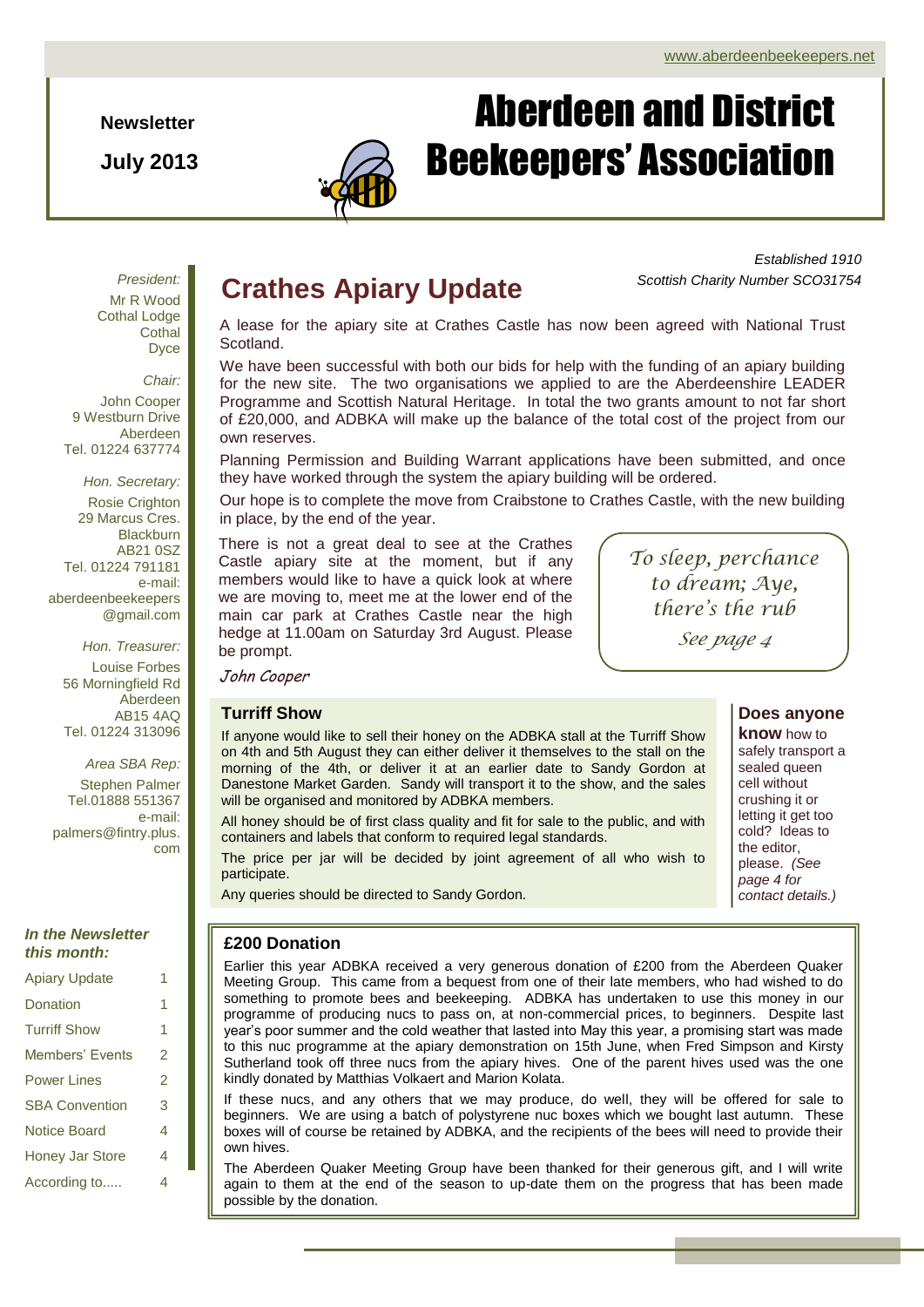## **APIARY DEMONSTRATION:**

#### **HARVESTING HONEY – MOVING FROM THEORY TO PRACTICE**

*With Graham Torrie*

Saturday 27 July at 2.00pm

#### Hillcrest, Craigmyle Road, Torphins, AB31 4HN

*All welcome, but especially useful to beginners and those in their first few years of beekeeping, still striving for that elusive honey crop!*

## **GOING TO THE HEATHER: APIARY VISIT AND PICNIC LUNCH - with Murray McGregor**

### Saturday 17 August at 2.00pm Coilacreich, Ballater

*The site is on the north side of the A93, next to an electricity substation, about half way between Ballater and Crathie. Prior to our visit, we are meeting at 1 pm for a (bring your own) picnic lunch at the Deeside Gliding Club, just to the west of Aboyne. You can't miss the picnic tables and a large parking area on the left hand side of the A93 heading west.*

## **MAQS Varroa treatment**

Further to the item in last month's Newsletter, there was insufficient response from members to warrant a bulk order.

If any one does use MAQS please pay special attention to the need for adequate ventilation in the hives when MAQS strips are applied. It is recommended that an open mesh floor is in place, that the hive has a full width hive door, and that an empty super is placed above the brood box.

Insufficient ventilation can lead to unacceptable bee mortality, but, properly applied, the MAQS strips are an effective treatment against Varroa.

Honeybees have been shown to have a preference to use their right antennae to greet other bees. Scientists have suggested that this 'antennal lateralization' may be akin to right or left handedness in humans and many other species. Read all about it at [http://io9.com/honeybee](http://io9.com/honeybee-friendships-may-shed-light-on-human-social-lif-594710097)[friendships-may-shed-light-on-human](http://io9.com/honeybee-friendships-may-shed-light-on-human-social-lif-594710097)[social-lif-594710097](http://io9.com/honeybee-friendships-may-shed-light-on-human-social-lif-594710097)



## **APIARY DEMONSTRATION - with Hugh Donohoe**

Saturday 31 August at 2.00pm Old Mill of Hirn, Banchory

*(Look out for detailed directions in the August Newsletter)*

If proof was needed of the potentially devastating consequences of uncontrolled pesticide spraying, Sky News has reported just such an incident resulting in the death of an estimated 50,000 bees in Wilsonville in the US state of Oregon. See [http://news.sky.com/story/1106549/dead](http://news.sky.com/story/1106549/dead-bees-pesticide-kills-50000-in-car-park)[bees-pesticide-kills-50000-in-car-park](http://news.sky.com/story/1106549/dead-bees-pesticide-kills-50000-in-car-park)

*Thanks to Innes Simpson for this item.*



## **Power Lines and Bees**

A long-time member, Andy Leith of Banff, has been in contact with an issue he has experienced regarding the possible effect of overhead power lines on bees.

Some years back Andy noticed that some stocks of bees he had close to very good clover fields were producing very little honey compared to other stocks he had on another site. The ones near the clover were near to pylons and underneath power lines. He suspects that the power lines were having some negative effect on his bees, possibly by disorienting them when they were returning to the hives.

Andy has monitored this situation for the last few years, and with the increase in recent years of overhead power lines from wind turbines, feels convinced that the bees close to power lines do poorly. Andy lost the last of his bees in 2012, but would be interested to know if anyone else has any experiences which are similar.

If anyone keeps bees close to or beneath power lines, it would be good to hear how well or how poorly those colonies do.

Please write to or phone the newsletter editor (*see page 4*) with any observations on this issue, and the responses will be published next month.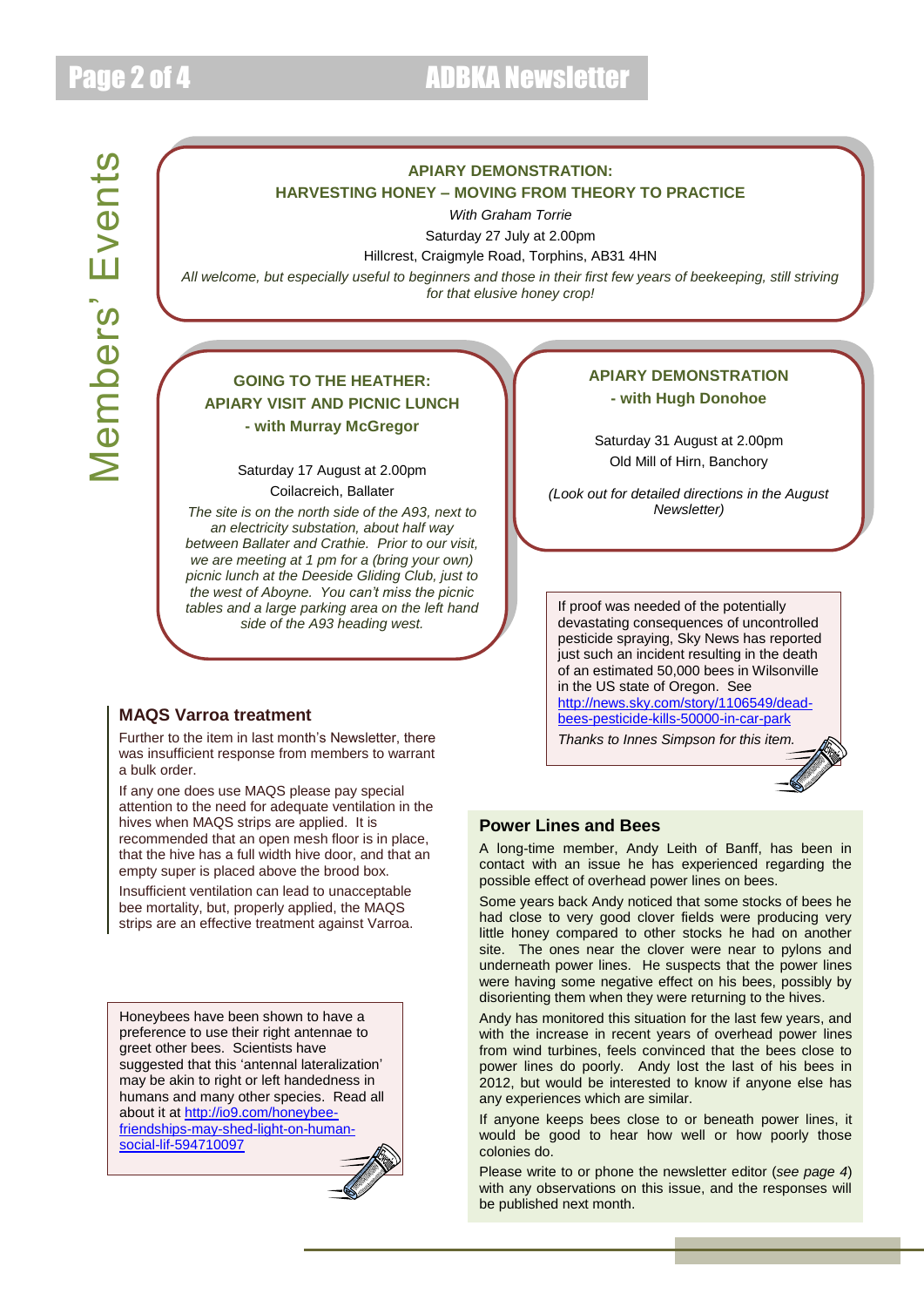# Page 3 of 4 ADBKA Newsletter

## THE SCOTTISH BEEKEEPERS' ASSOCIATION

## *AUTUMN CONVENTION*

## **Saturday 21st September 2013**

8.45am – 5.10pm

at

# **INVERNESS COLLEGE – UHI 3 LONGMAN ROAD, INVERNESS, IV1 1SA**

**Book early to avoid disappointment**

**Mike Brown - Head of the National Bee Unit - Supporting Britain's Bees & Beekeepers**

- 
- **Activities of the National Bee Unit**
- **The NBU's Queen Rearing System**

**Dr Mario Pahl – University of Wuerzberg - Honeybee Biology**

- - **Honeybee Cognition: (Learning, memory and navigation in a miniature brain)**

## **Tickets £30 including coffee, lunch and tea**

(Students half price)

## TRADE STANDS

Beecraft, Bee Books New & Old, BIBBA , SBA, Brunel Information, Solway Bee Supplies, Scottish Government Bee Inspectorate, Abelo.

Bookings for the Convention to Alan Riach, Woodgate, 7 Newland Avenue, Bathgate, EH48 1EE

Tel. 01506 653839 e-mail [alan.riach@which.net](mailto:alan.riach@which.net)

Please make cheques (£30) payable to SBA and **enclose SAE** for programme and receipt.

## **Closing date 14th September**

A list of B & B's is available from Alan Riach on request

Inverness-shire BKA is hosting a lecture in the College on Friday at 7-00pm. The lecture, to which all are welcome, is entitled "In the Company of Dolphins" by Charlie Phillips, Field Officer for the Whale & Dolphin Conservation Trust